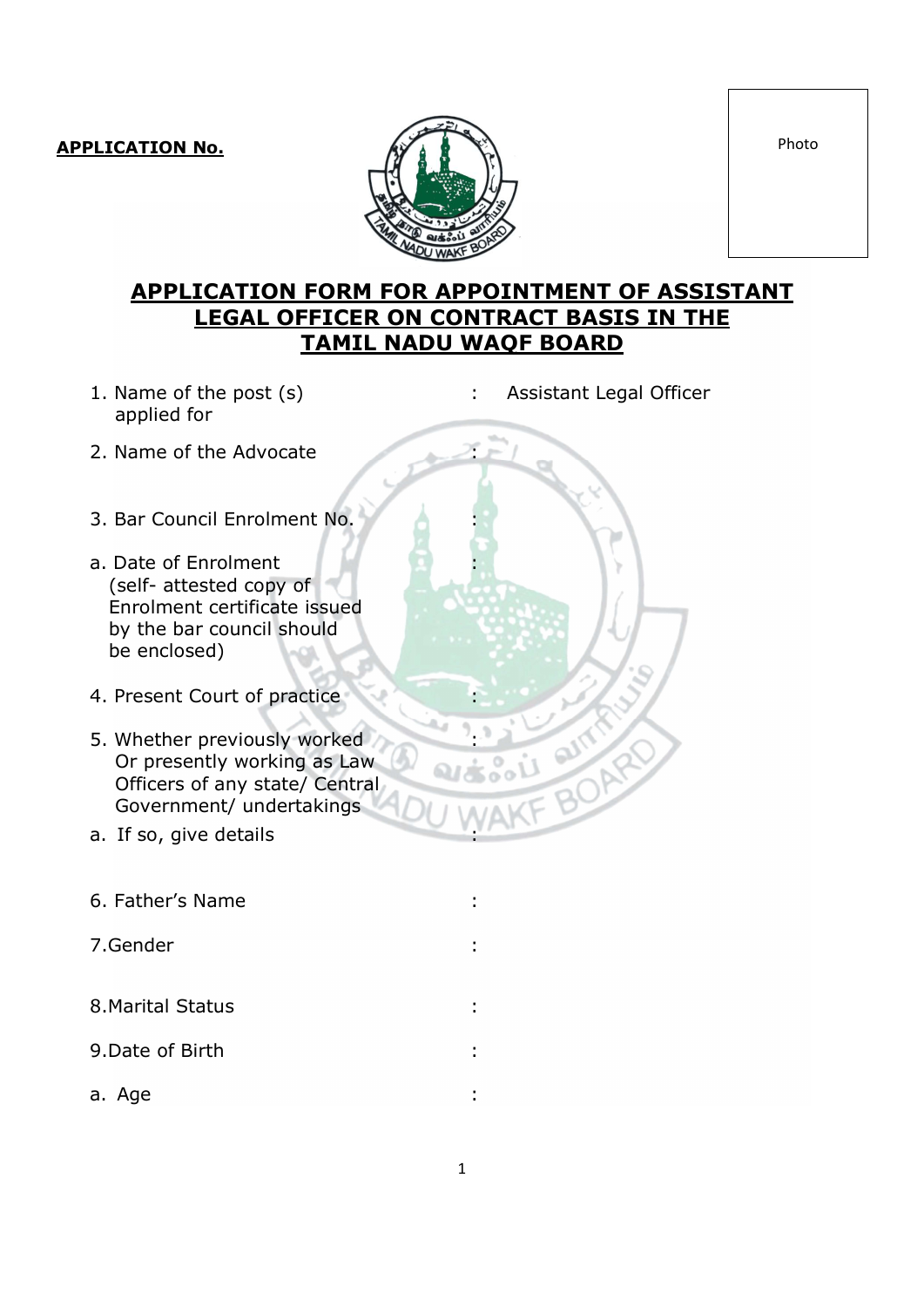- 10. Nationality
- 11. Religion :
- 12. Community :
- 13. Mobile Number (s)
- 14. E.Mail ID :
- 15. PAN Number :
- 15. Aadhar Number :
- 16. Minimum Educational Qualification: (S.S.L.C/H.S.C. Examination onwards) (Copies of self-attested certificates should be enclosed)

| Examination<br>passed | Year of<br>passing | University/<br><b>Board</b> | Name of the<br>Institution | Main<br>Subject/<br>Special | $%$ of<br>Marks |
|-----------------------|--------------------|-----------------------------|----------------------------|-----------------------------|-----------------|
|                       |                    |                             |                            |                             |                 |
|                       |                    |                             |                            |                             |                 |
|                       |                    |                             |                            |                             |                 |

:

 17.Additional Qualification over and above to the required minimum qualification (Copies of Self-attested Certificates should be enclosed)

| Examination<br>passed | Year of<br>passing | University/<br><b>Board</b> | Name of the<br>Institution | Main<br>Subject/<br>Special | $%$ of<br>Marks |
|-----------------------|--------------------|-----------------------------|----------------------------|-----------------------------|-----------------|
|                       |                    |                             |                            |                             |                 |
|                       |                    |                             |                            |                             |                 |
|                       |                    |                             |                            |                             |                 |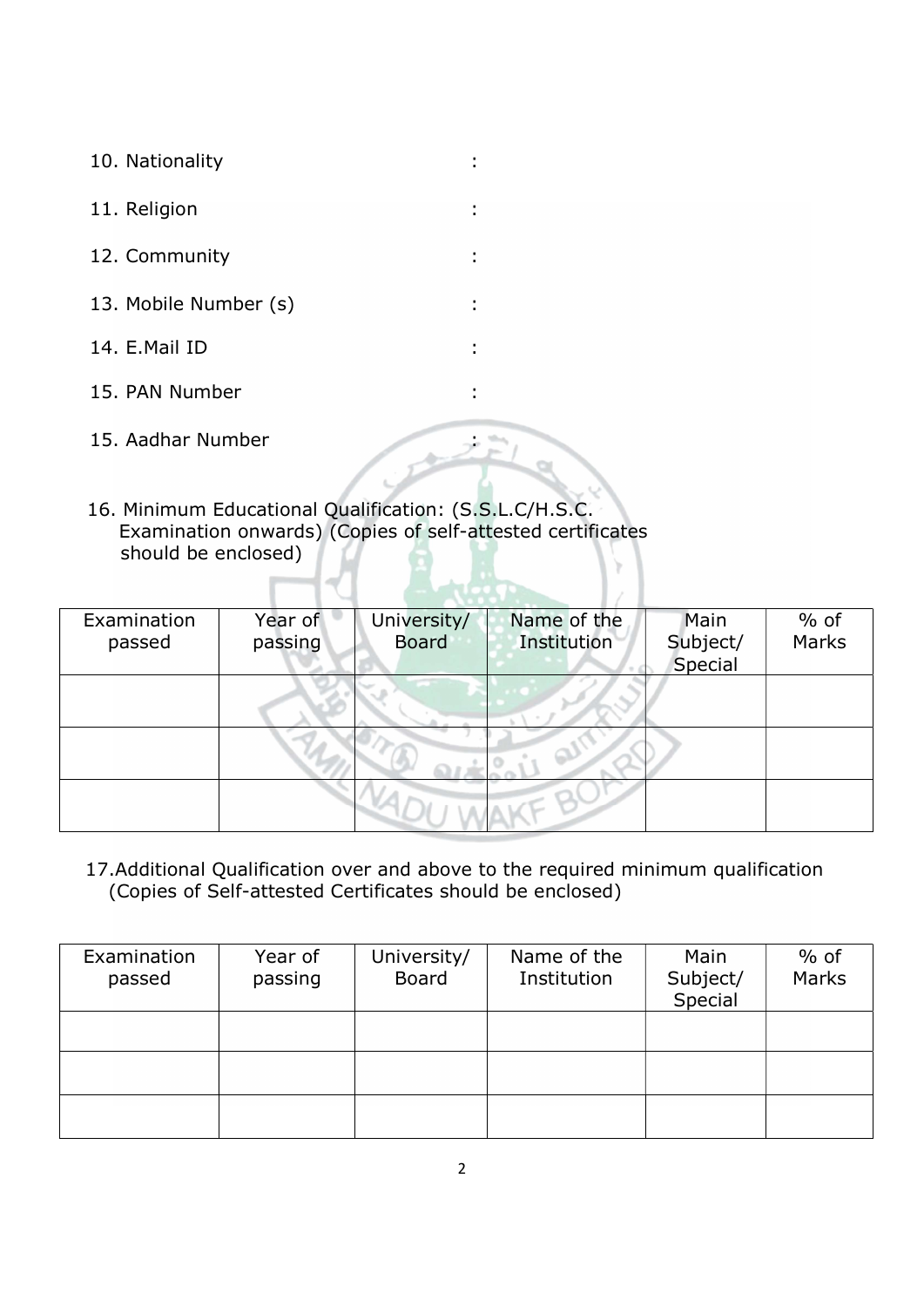- 18. Whether the Law Degree is recognized by Bar Council of India
- 19.Total Bar Experience (Bar experience certificate authenticated by the Bar Council should be enclosed)

| SI.No | Number of Years | Period |    | Name of the Bar Council |
|-------|-----------------|--------|----|-------------------------|
|       |                 | From   | To |                         |
|       |                 |        |    |                         |
|       |                 |        |    |                         |
|       | Total           |        |    |                         |

:

 20.Period of practice in High Court of Madras/ Madurai Bench/ Supreme Court: (A Letter from a Senior of 25 Years experience or from a recognized Bar or Advocates Association of the High Court to establish the minimum practice required for the post applied should be enclosed)

| SI.No | Name of Court | Number of Years | Period |    |
|-------|---------------|-----------------|--------|----|
|       |               |                 | From   | To |
|       |               |                 |        |    |
|       |               |                 |        |    |
|       |               |                 |        |    |

21.Technical Qualification : Computer and Type writing Knowledge

| SI.No | Name of the Institution | Name of the course | Grade/year of passing |
|-------|-------------------------|--------------------|-----------------------|
|       |                         |                    |                       |
|       |                         |                    |                       |
|       |                         |                    |                       |
|       |                         |                    |                       |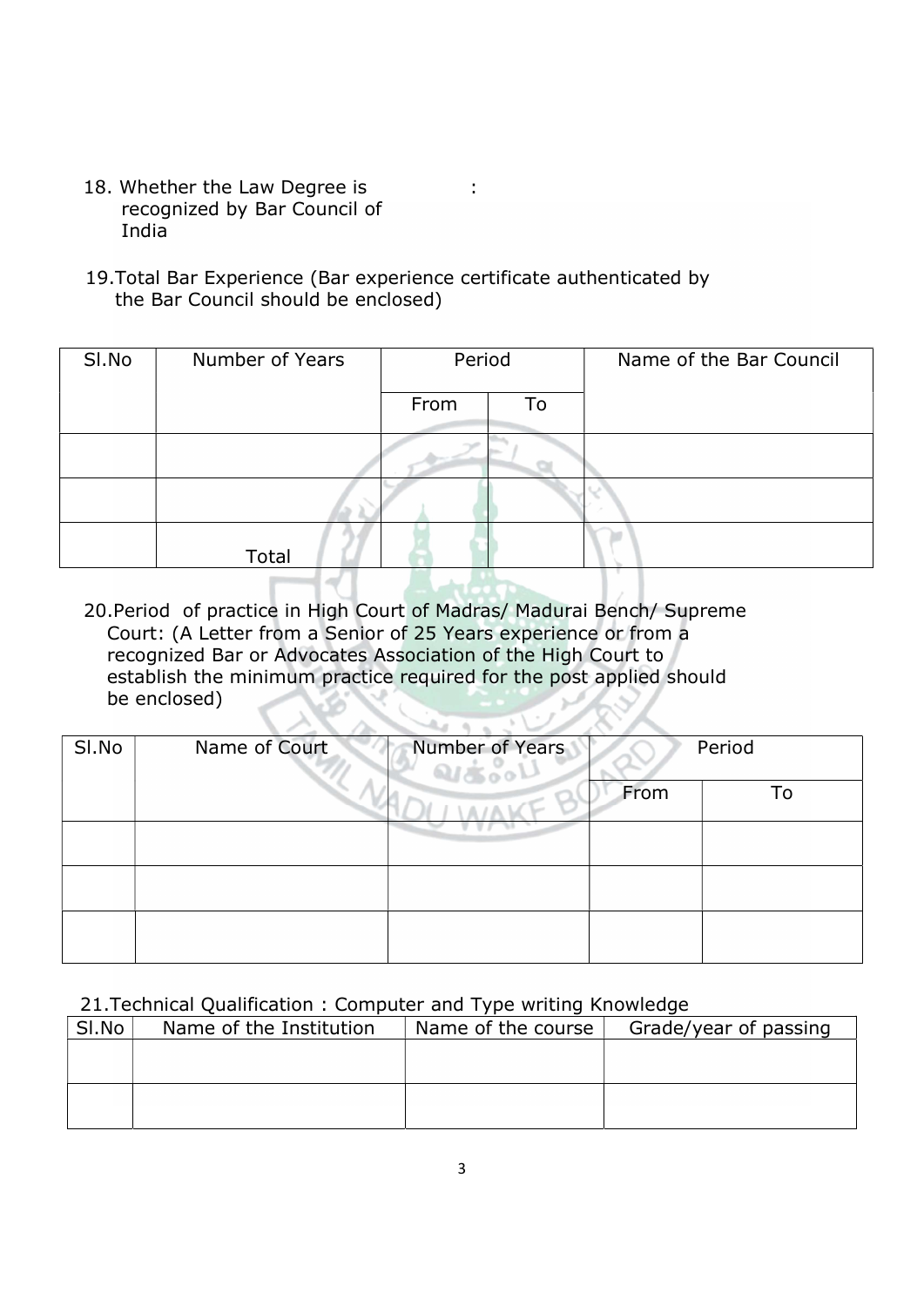- 
- 22. Drafting Experience : No. of Years ...... (Please furnish copies of at least each three petition and counter filed by applicant in High Court of Madras/ Madurai Bench / Supreme Court)

23. Office Address :

- 24. Permanent Address
- 25. Whether facing or ever faced any criminal proceeding or disciplinary proceeding in Bar Council?
	- a. If so, give details.

 (i)Details of Criminal cases (ii)Present status (iii)Details of disciplinary Proceeding (iv)Present status

- 26. Whether having any significant professional achievement(s) (If so, please attach details separately)
- 27. Application Processing fees Rs.500/- By Demand Draft in Favour of "CHIEF EXECUTIVE OFFICER TN WAKF BOARD".

 Demand Draft details : DD Amount : Rs.500/- (Rupees Five Hundred Only) Bank Name : DD No : DD Date :

 28. Application Submitting last date: 14.03.2022 before 5.45 P.M. to the Office Address:

:

:

 : : :

:

:

 The Chief Executive Officer Tamil Nadu Waqf Board No.1 Jaffar Syrang Street Vallal Seethakathi Nagar Chennai – 600 001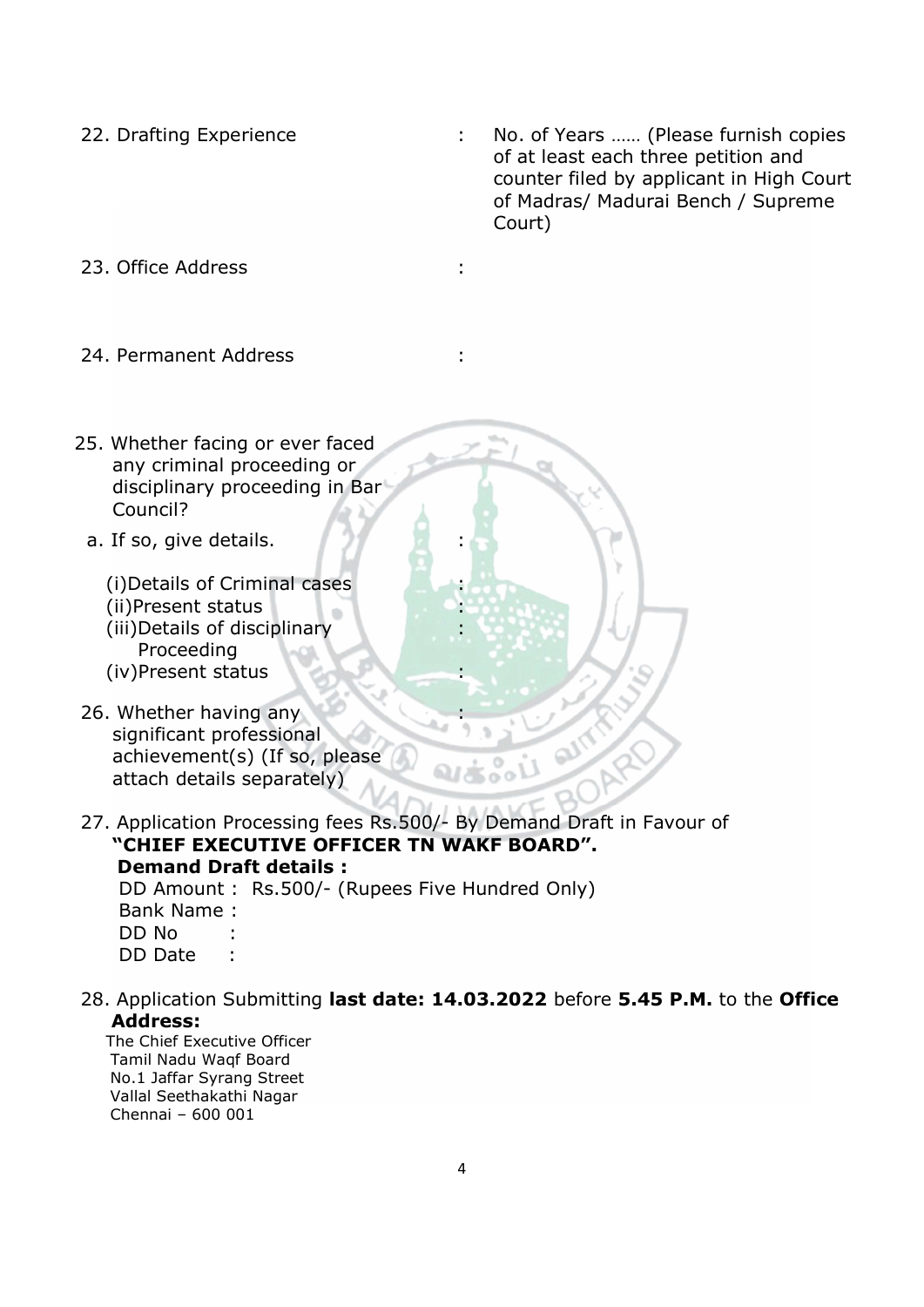# **DECLARATION**

- a) I hereby declare that the above given information is true to my best of Knowledge and belief.
- b) I have read the rules of Tamil Nadu Waqf Board and I fulfill the qualification for the post.

Date:

Place:



Enclosures: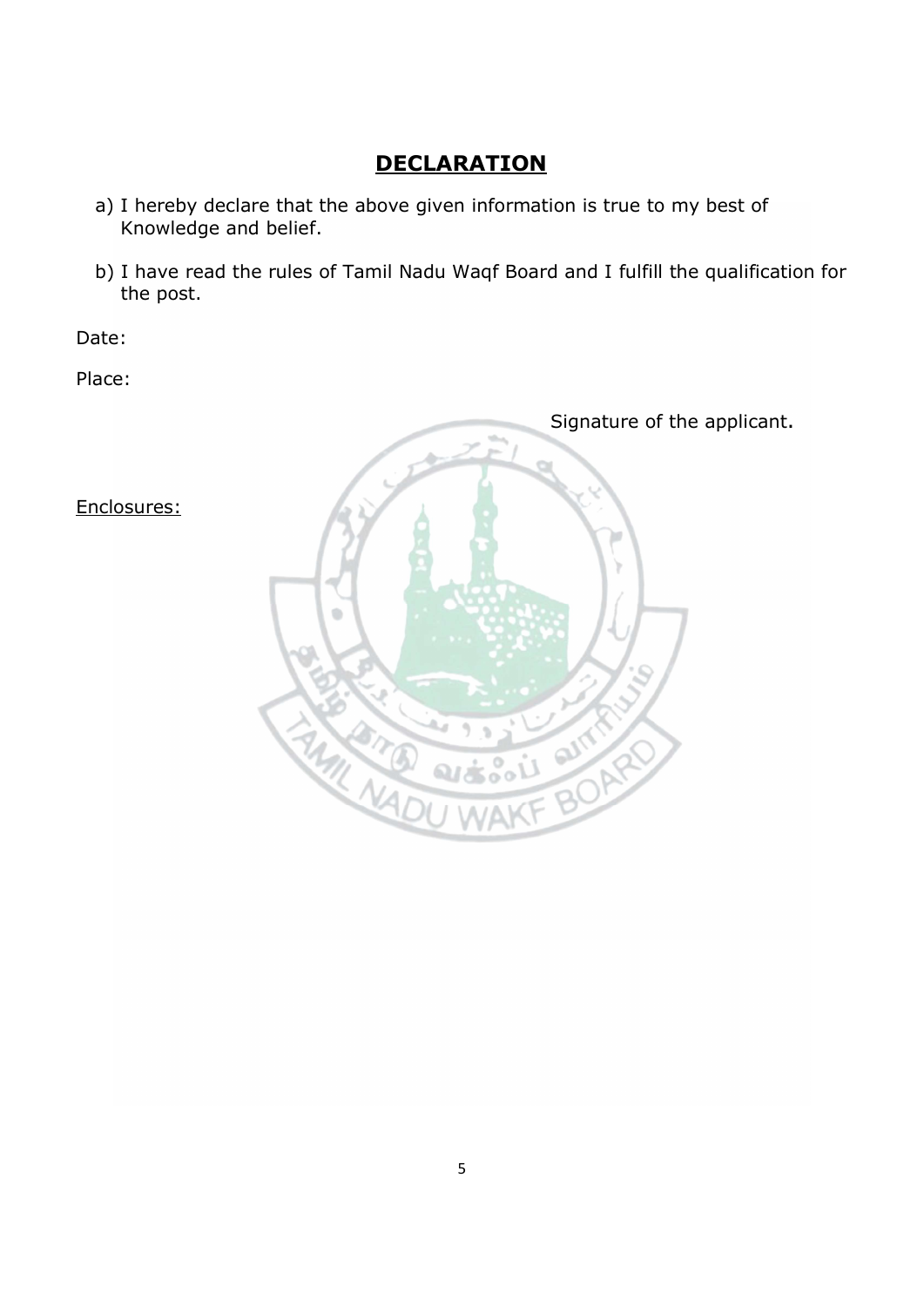#### INSTRUCTIONS:

### Eligibility:

(i) Maximum age limit is 40 Years.

#### Educational Qualification:

| SI.No | Name of the post        | <b>Qualification</b>     | <b>Experience</b> |
|-------|-------------------------|--------------------------|-------------------|
| 1.    | Assistant Legal Officer | A Degree in Law          | Minimum of 5      |
|       |                         | obtained from a          | years Bar         |
|       |                         | recognised University.   | experience or     |
|       |                         | Preference will be given | experience in     |
|       |                         | to persons with PG       | relevant field of |
|       |                         | qualification in Law     | wagfs             |

- i) All the Educational qualifications, Graduation /Post Graduation etc., shall be from a University recognized by the UGC/Government.
- ii) All the prescribed degree qualifications shall be FULL TIME COURSES ONLY.
- iii) For posts where experience is essential, the experience shall be post qualification experience on FULL TIME BASIS. مناك
- iv) The qualification prescribed for these posts should have been obtained by passing the required qualification in the order of studies, i.e. 10th + HSC/ Diploma + U.G.Degree + P.G.Degree, as the case may be, from any University or institution recognised by the UGC/AICTE/Government.

#### Note:

- i) The candidate must possess the requisite qualification and work experience as Prescribed above and produce necessary certificates, in original, at the time of Certificate verification/ interview or at any time during the recruitment process or as and when required by the Board.
- ii) Knowledge of MS Office or equivalent package & skills to operate Computer and Lower Grade in Type writing is Desirable.